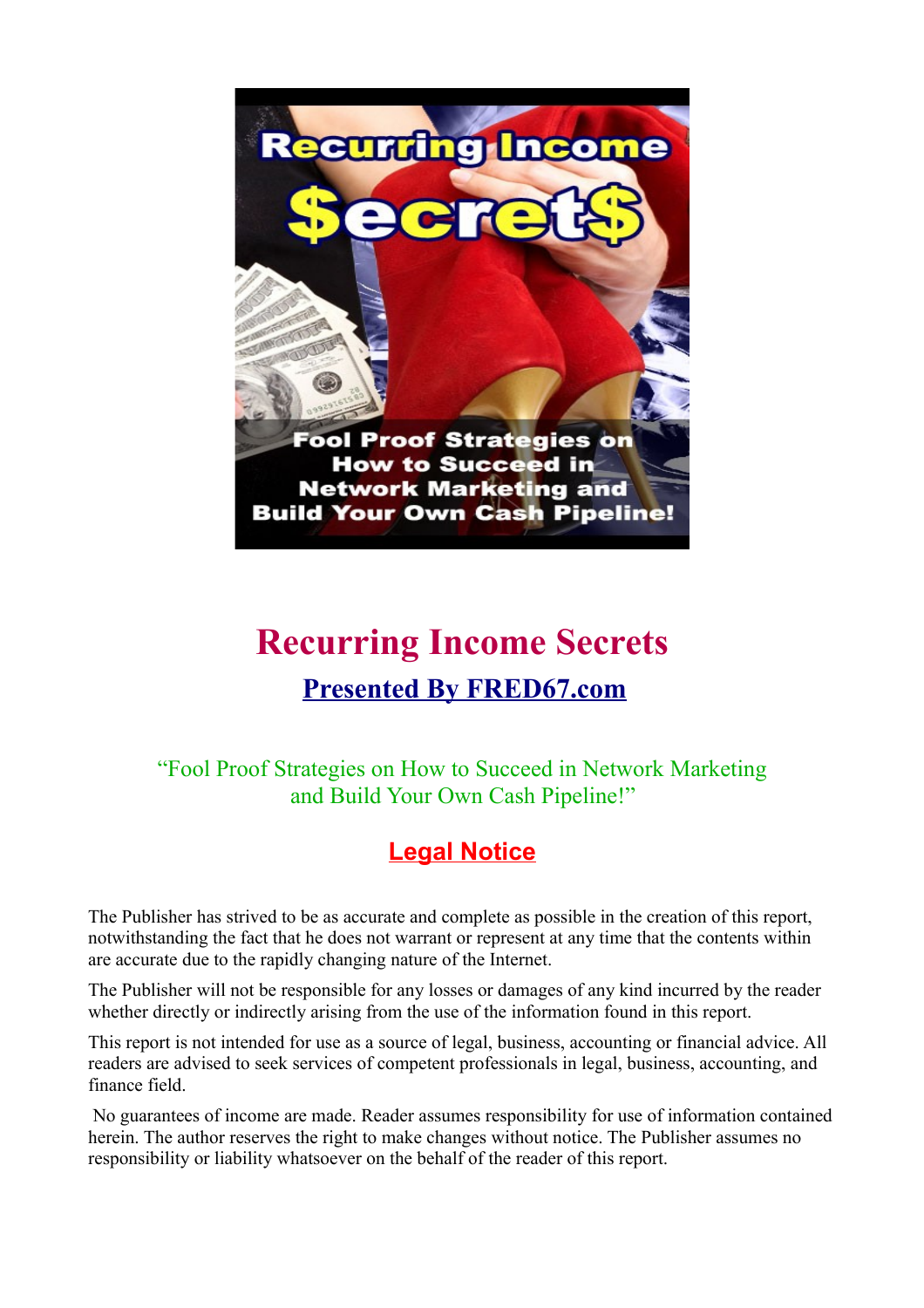# **Table of Contents**

| Recurring Income Explained           |   | 5  |
|--------------------------------------|---|----|
| <b>Network Marketing Reviewed</b>    |   | 6  |
| Choosing a Network Marketing Company | 6 |    |
| Network Marketer's Survival Guide    |   | 12 |
| Secrets of the "Heavy Hitters"       |   | 14 |
| <b>About Affiliate Marketing</b>     |   | 20 |
| In Closing                           |   | 21 |
| <b>Resource Guide and Bonuses</b>    |   | 22 |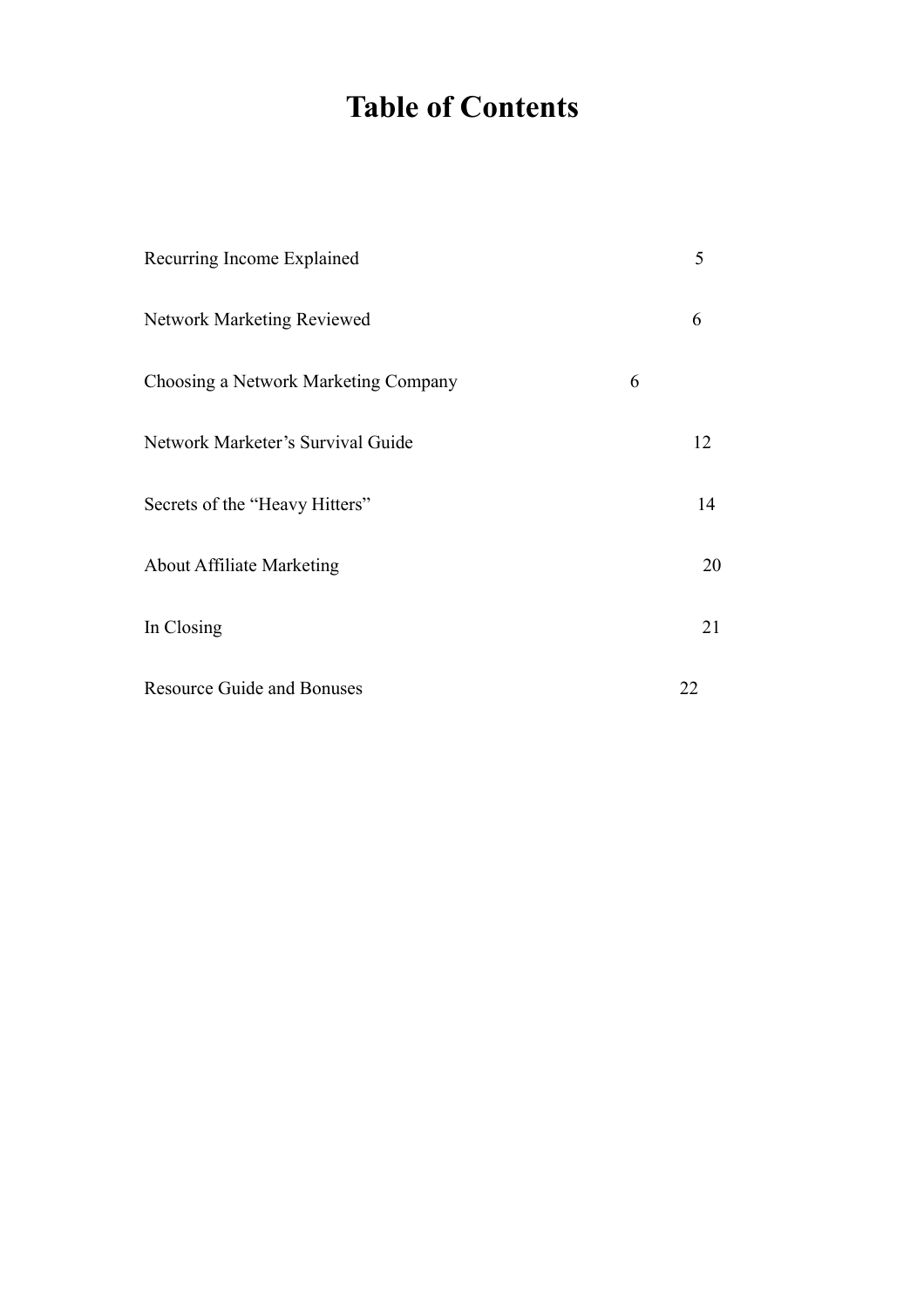# **Recurring Income Explained**

**Recurring Income** is another term for **residual income**. In a nutshell, there are **three (3) types** of income streams that you may have coming into your business.

- 1. If you do a **one-time job, sale or perform a contract**, you get paid once and the income stops there.
- 2. If you do a **normal 9 to 5 job**, you will continue to get paid as long you continue to work for your employer—often called a linear income. This is the type of income that the majority of workers "enjoy." Even if you are a neurosurgeon, lawyer or engineer, you are only paid as long as you continue working. You stop working and the bank account dwindles.
- 3. The third type of income is the **recurring income** where you are paid even *after* you have stopped working. For example, you wrote a book and as long as your book continues to sell, you will continue to receive royalty income for a work done once.

The majority of rich and affluent people created wealth through a form of **recurring income stream**. Take singer Michael Jackson for example; he still continues to receive royalty from the sales of his records made decades ago.

He can even repackage the same oldies and sell them to generate new income.

He doesn't have to spend time in the studio to record new songs in order to have the cash **keep flowing** in!

This is the most ideal situation of the three. We would all like to work once and get paid over and over again.

That is the power of recurring income!

The majority of professionals that enjoy this type of income belong to the creative fields such as actors, writers, singers, and inventors.

Unfortunately, not many of us are blessed with the talents Michael Jackson has, let alone the opportunities to be in the lucrative industries. However, there is one budding opportunity for any ordinary individual today to enjoy residual income today in the 21<sup>st</sup> century.

You've guessed it: **it's none other than Network Marketing**.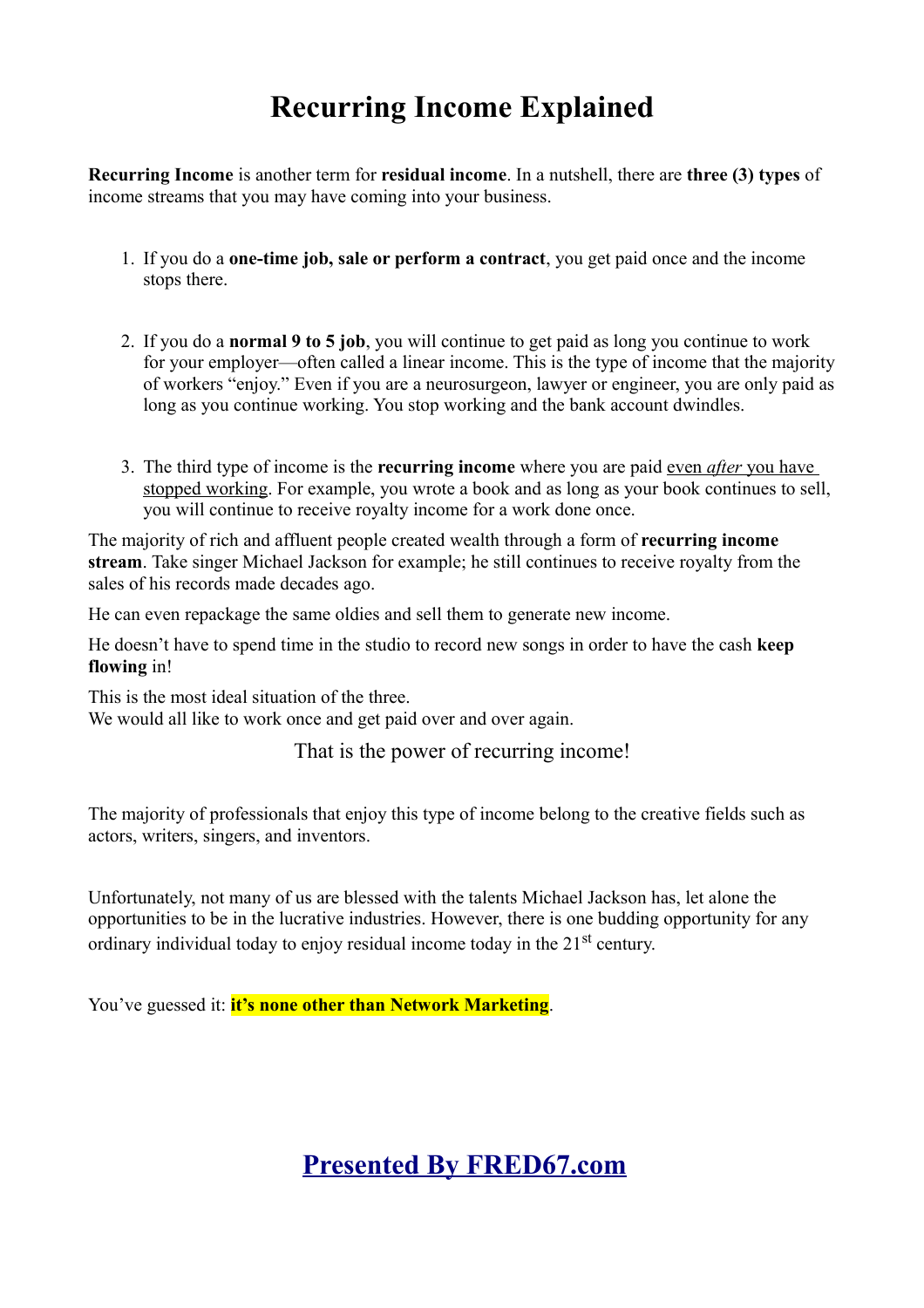# **Network Marketing Reviewed**

The field of Network Marketing or Multi-level Marketing (MLM) has also been instrumental over the past 60 years or so to make the recurring income concept very popular and attractive.

Here, you can build a network of distributors, referred to as your *down line*, and generate income outside of your own immediate effort. Working for Network Marketing company is one of the **most feasible places** where you can generate **recurring wealth**, and so we will now take a look at the secrets to being a successful network marketer.

# **Choosing a Network Marketing Company**

According to a respected journalist, Richard Poe, in his book *Wave4 – Network Marketing in the 21st Century*, Network Marketing is responsible for moving over a whopping **\*\*\$100 billion**<sup>\*\*</sup> of goods and services yearly on the global front. It is therefore very likely that you have already come in contact with some type of Network Marketing product or service. The concept of moving goods through an army of independent distributors has earned its place in the marketing world despite the negative publicity suffered by the industry. Network Marketing is here to stay; the question that remains is, "How do I choose a company?"

Here are some very important pointers that would guide you in the right direction. Any company that you can find passing these criteria will be a great company to line up with.

1. A company that has been in business for at least 5 years and has great financial backing, excellent management and a 'distributor first' philosophy. The company should also have a long-term development goal and not just be out for the quick cash.

This may be a pretty tall order to reach but considering that the great majority of start-up Network Marketing companies fail within their first three years you don't want your income stream to suddenly dry up! It's no picnic to discover that after you've spent time, effort and money to build a solid organization the company closes down because one of those essential elements was missing.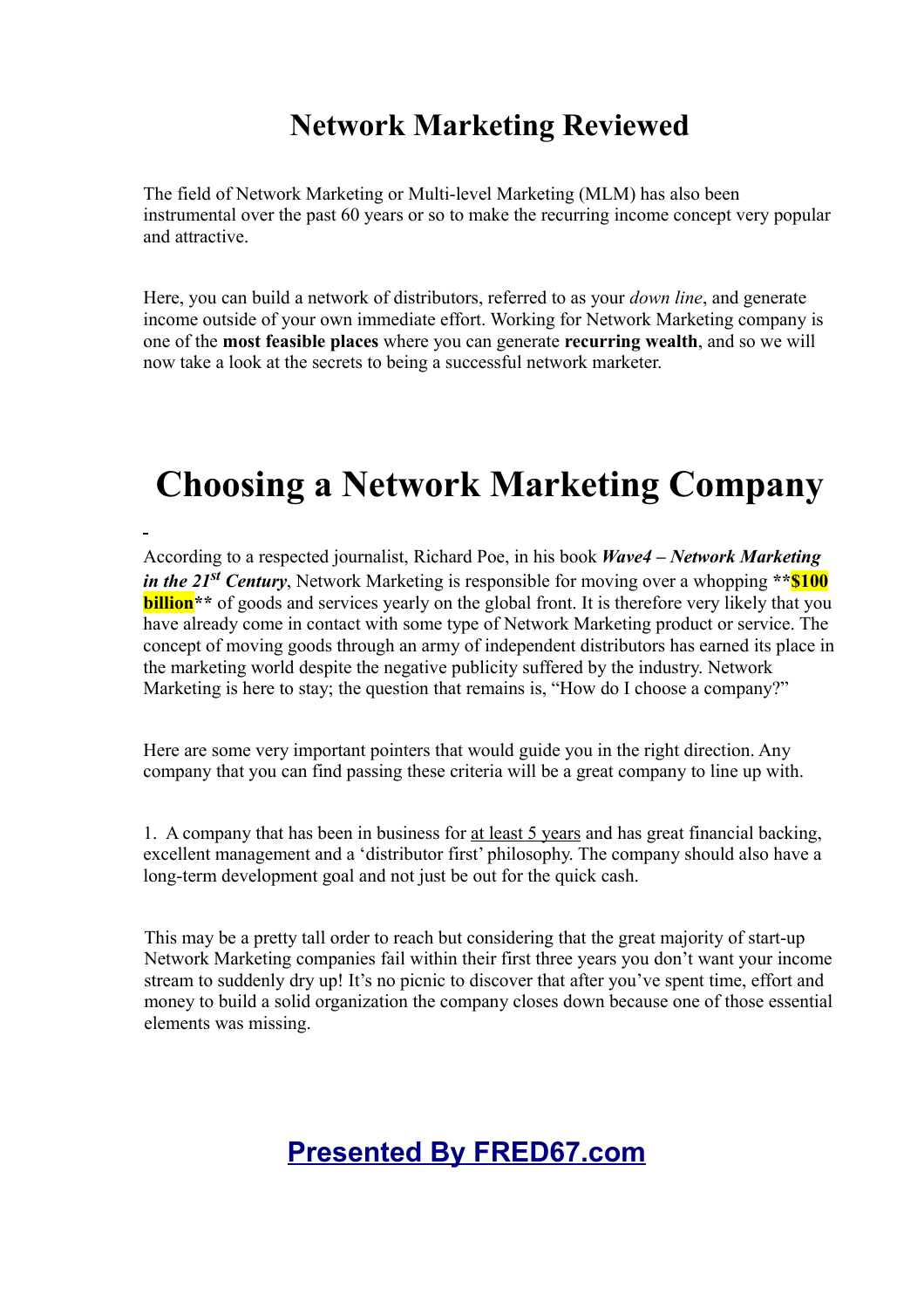There is the prevalent myth that the best time to join a company is at start-up—the so called 'ground floor opportunity'—, but if the truth be told, the ground often caves in leaving many people very unhappy. This does not mean that you should wait for five years to see if a company would do well, because logically, this would mean that no Network Marketing company will ever get started. The point here is that you should assess your risk and know that the chance of losing your money is higher with a new company than with a company having a proven track record.

You know the saying that the proof of the pudding is in the eating; just so the proof of the stability of a Network Marketing company is in the duration of survival. In fact, in over 60 years of Network Marketing history and after tens of thousands of Network Marketing start up companies, only around 42 companies have made it to their  $5<sup>th</sup>$  birthday.

Any business owner would admit that the first years are the toughest. This is the period when the company is just establishing a footing and income is most likely low. If the company does not have the proper financial backing it is not likely to survive these years. You would not want to join a company that is depending too much on the distributors for survival. A Network Marketing company takes time to build momentum by the very nature of the business - word of mouth advertising, people telling people.

### **Before it reaches top momentum it must have the financial backing to survive the early hurdles.**

Customer support for the distributors is also a critical part of the company. If their distributors feel neglected then they will simply not stick around. Especially in today's market where there are thousands of Network Marketing companies beckoning. The distributors are the consumers and salespeople, and to neglect them is to commit certain suicide.

A sad reality of the Network Marketing industry is that there are many scam artists that come along just for the quick cash just before they close shop and disappear. This would require that you do your due diligence such as checking consumer alert websites as FTC.gov and WorldWideScam.com among others. These scam artists will normally emphasize the compensation plan over the actual product—if there really is a product—and apply high pressure sales tactics to persuade you to join the "ground-floor opportunity". These criminals prey on human greed and have little sympathy for the naïve.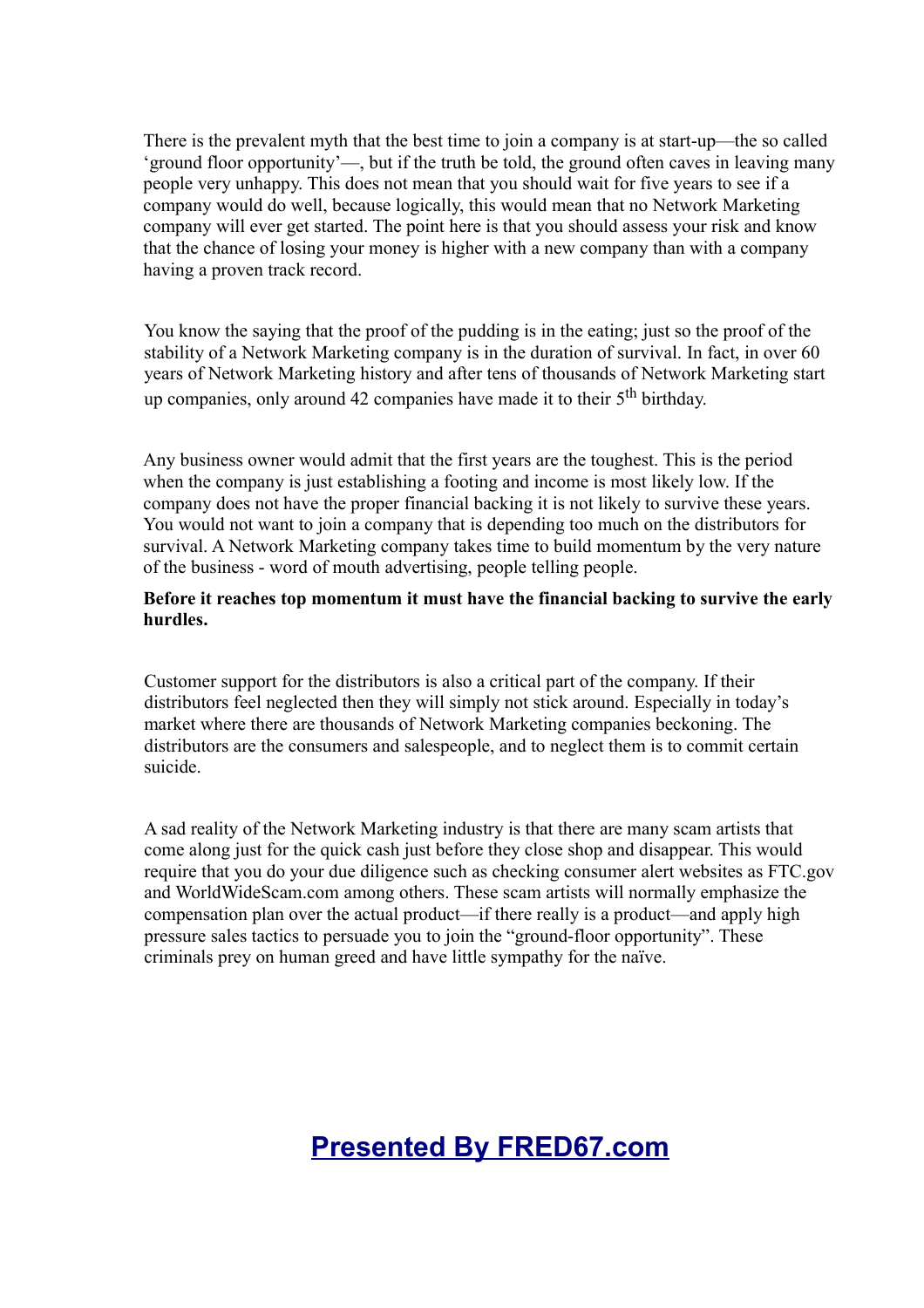### **2. High quality (unique if possible), reasonably priced products or services that should be, ideally, consumable so users will have to buy over and over again.**

Traditionally, Network Marketing companies are able to produce higher quality products simply because they don't have to pay outrageous prices for advertisement. Just think about the millions of dollar paid per year by companies such as *Nike* to sports stars for a 30 second commercial. This money, if *Nike* followed the Network Marketing model, could go into developing better quality products and paying their workers better salaries. Because a large part of a normal company's budget goes towards advertising, Network Marketing companies will deliver a higher quality product, all things being equal, per dollar spent.

Also remember that you want to be paid continually so you need a product or service that is *consumable* so the customer has to keep refilling his supply. Nutritional and telecommunication companies fit this requirement very well.

Apart from being consumable, another important factor is how 'needed' this product or service is. The negative side of pushing nutritional products is that most people are only concerned about their health after it is already failing! (You'll do well recruiting at the local hospital). If you are marketing a service such as web hosting, medical coverage or legal services you are more likely to have less attrition in your down line.

If the company is selling a product that you can pick up at your local department store, then you're not likely to do very well. A unique or proprietary product will do better since you'll have *less* competition—you learn very early that there is no such thing as zero competition although some companies will want to make this claim.

The "acid test" question to apply to the price of the product or service is, "*Would I purchase at this price if there wasn't a compensation plan attached to it?*" If your answer is "No," then you are looking at a potential pyramid scheme where a product is just attached to the compensation plan to make the opportunity appear legitimate. In these cases you will always find that the compensation plan becomes the selling point and the product or service rarely mentioned.

### **3. A Compensation Plan that is fair to both fulltime and part-time distributors alike with leadership bonuses for those who build large and productive teams.**

We have already mentioned that a successful Network Marketing company will have a "distributor first" philosophy. In no other place should this be exhibited more than in the compensation plan.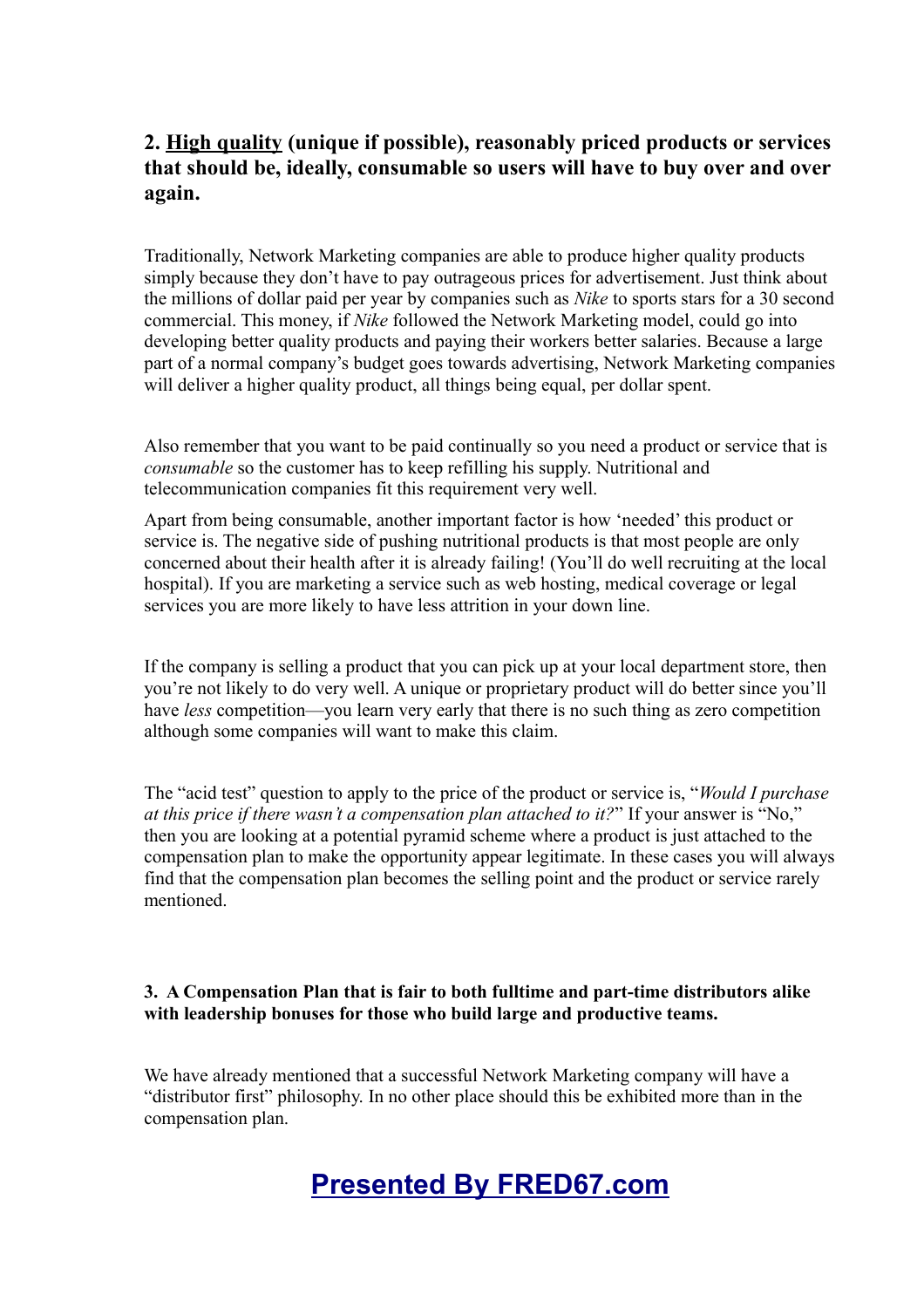It takes only some simple arithmetic to see how many sales or distributors you need in your organization in order to be in profit. Most people don't take the time to do the math and sometimes are "deceived" by the fancy potential income charts that are put out by the company.

The point here is that you need to read between the lines and the fine print to be sure what you are paid for your effort. Most people will skim this section because it may read like a tax code and who likes to do their taxes? That's why we hire accountants.

Compensation plans fall into basically **four** types:

- 1. **The Break Away Plan**. This is the oldest and most traditional plan and allows distributors to build and be paid on an unlimited number of frontline associates. When the frontline associates reach a certain predetermined volume they can "break away" from their up line and form their own organization. In this break away plan the leaders are paid on all their frontline and also certain levels down in their break away groups. In this model if you don't work you don't eat. You have to recruit in order to be compensated.
- 2. **The Unilevel Plan**. Here you are only paid on a certain number of levels determined by the company. In this case there are no 'break away' groups. The larger your frontline the larger will be your total group size. The lower levels would therefore be much larger than the upper ones. Again if you don't recruit you don't get a check.
- 3. **The Matrix Plan**. In this plan you are limited to the number of recruits you could have on your frontline. So in a 3 X 5 matrix you'll have 3 on your front line then 9 on the second level, then 27 on the next and so on. Compared to the two other plans we've looked at the matrix plan limits your success to a certain level. What's so appealing about this plan though is that recruits are told they only need to get 3 and are even promised "spill-over" from a "heavy hitter" in their up line. The results are that everyone joins looking for spillover and never makes any personal effort. Results? Certain failure. A matrix, though limited, can work but the distributors must depend on their personal efforts and allow the spillover (if any) to be just an added bonus.
- 4. **The Binary Plan**. This plan is a special case of the matrix where you can only have two on your frontline, hence 'binary'. The only caveat here is that many such plans require you to balance both sides of your organization before you can get paid. This is really a trick so that the company can keep your money as long as possible and sometimes forever. Some dishonest companies will start off by opening only one side of the binary—called a '*power leg*'—as there is no possibility of you getting paid until the other side is opened. By the time the other side is opened many people may have left the company leaving their commission checks behind as well. You are forever left, not only with recruiting, but trying to balance the sides of your team. Beware of such plans!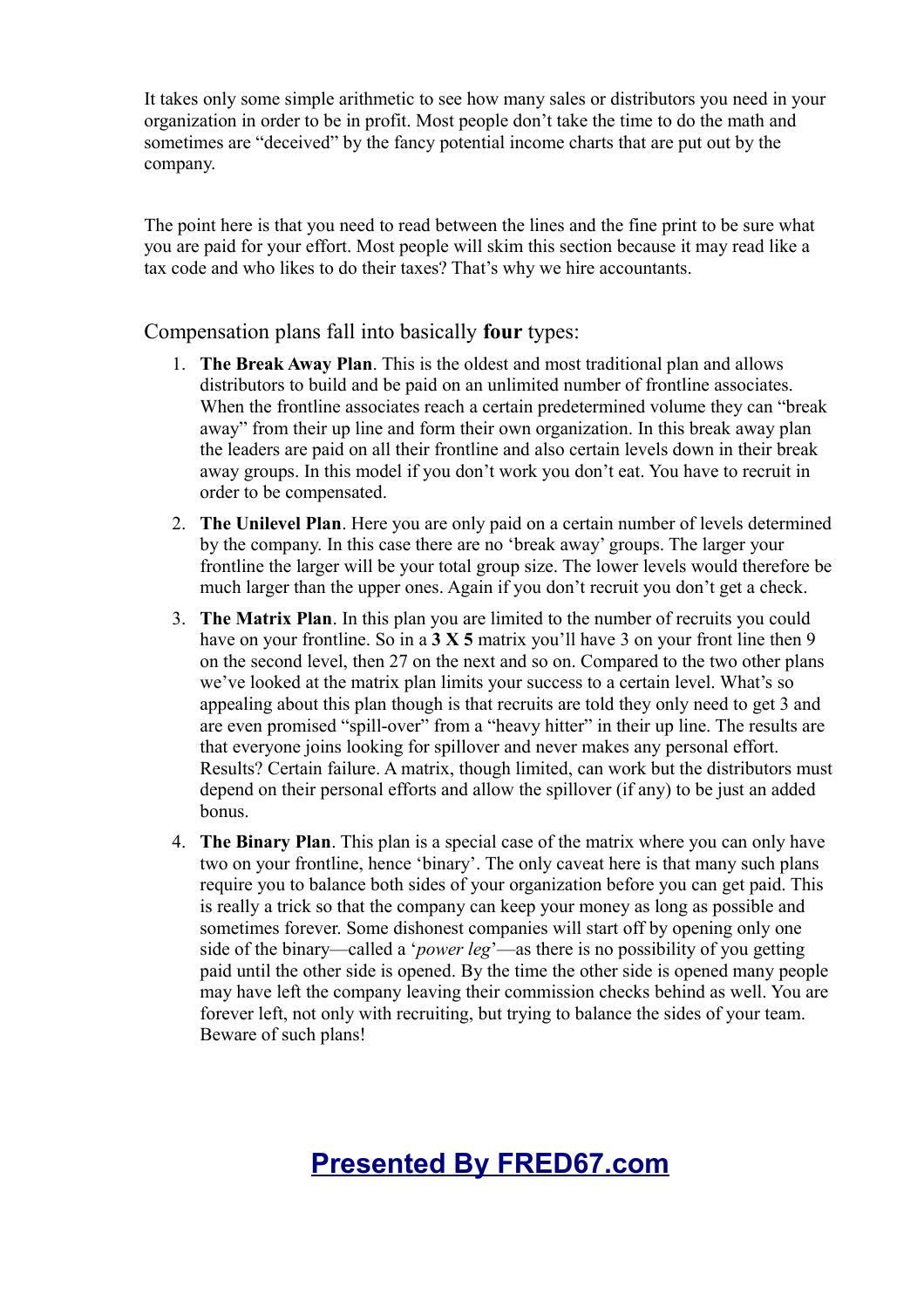There are variations of these plans that have come along such as the straight-line plan where you are paid on every one that comes in after you.

Companies that follow these plans don't seem to survive very long since most people just join and stand by waiting on their checks. There is no real incentive to work the plan.

*Warning*: You should always be particularly suspicious of compensation plans that **pay out over 60%**. This normally means that the product is overpriced, qualification quotas or volumes are almost unreachable or the breakaway structure can rob you of your investment and hard work. If the company uses the breakaway plan you may find your down line disappearing just as you are about to hit the big numbers. If a company intends to be deceptive it will be in the compensation plan; so study it well!

### Training and solid up line support for your team.

Many companies provide training and promotional materials for their distributors but it is often difficult to strike a balance between product promotion and distributor training. And distributor training normally takes a backseat. You should be wary of companies that charge exorbitant prices for their promotional materials. You are investing your advertising dollars so the company should not seek to make a profit from you here—although many do.

You should seek to align yourself with an experienced leader and learn as much as possible from his or her recruiting methods. Be sure to investigate your up line because that can be the one factor that determines success or failure for you. Study the company literature to see who the 'big hitters' are and join their group. It is said that misery loves company; so does success.

A wide and even global market if possible.

You may find a company with all the great characteristics that we have looked at so far and then discover that it is not available in your area—ouch! With the advent of the Internet you find that many more companies are going global. This means that your market reach will be wider and chances of building a solid team greatly improved.

Apart from the sheer geography of the company's market reach, is the potential customer base as well. For example, many American nutritional companies are aiming for the 'baby boomers' who are now in their midlife years and make up a good percentage of the buying public—in means and numbers. This demographic of customers want to look younger and are very health conscious. Any product that caters to their needs will most likely have a ready market.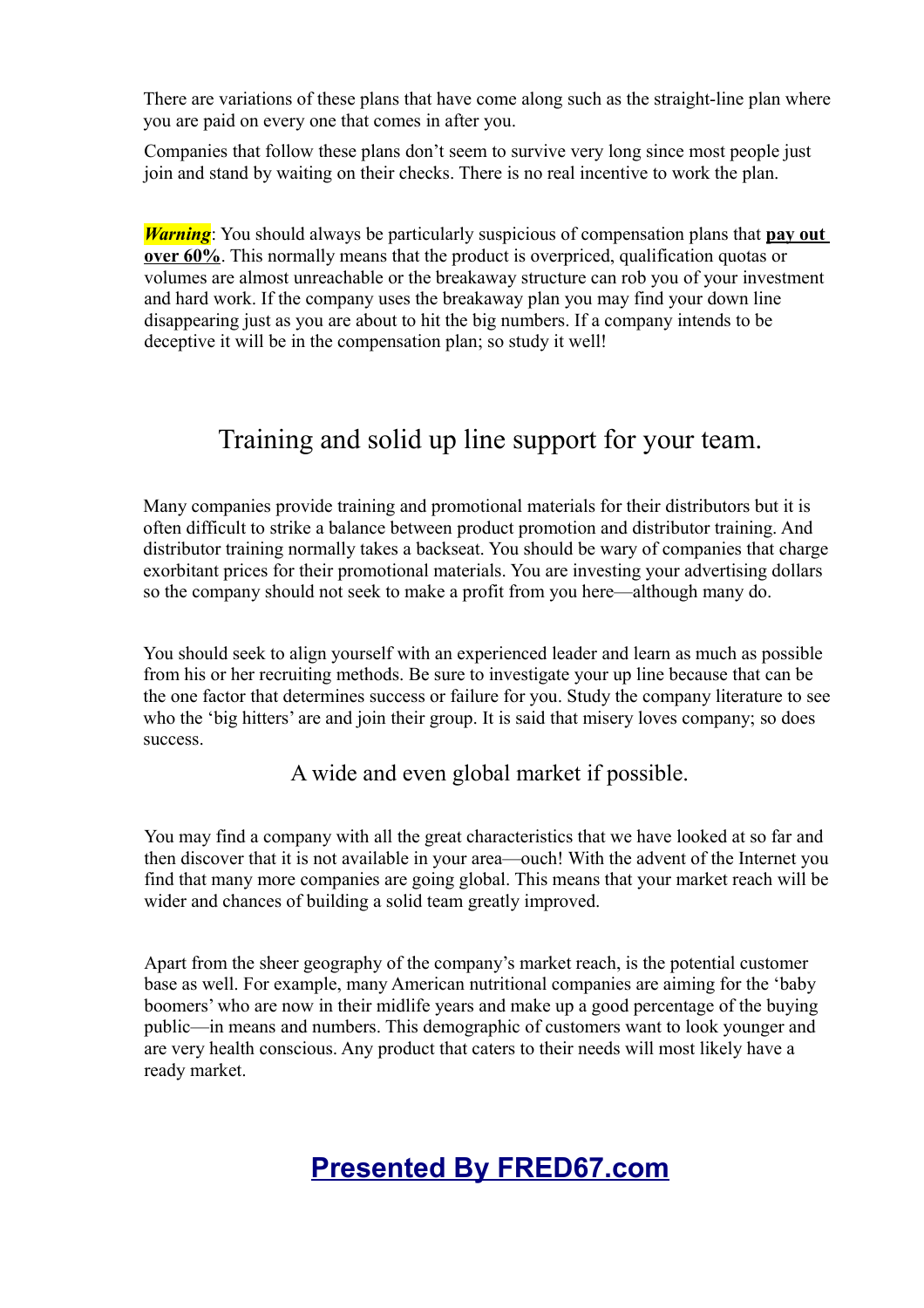Another big "bubble" when looking at population demographics is the children of the baby boomers. Look at what they are spending money on!

Choosing a company that has a product or service for which there is no ready market will make it very difficult on the distributor. And in this industry one needs a lot of encouragement.

# **Network Marketer's Survival Guide**

In the Network Marketing industry attrition rate can run as high as over **70%**. This means that the majority of people who try a Network Marketing company don't survive the first few months! The upside of this is that 9 out of 10 of those who survive through ten years become very wealthy. This industry has produced more self-made millionaires than any other single industry in America. What a recommendation for Network Marketing!

So if this industry has produced so many self-made millionaires, how is it that more people aren't staying for the long haul? First we would look at some of the major reasons for failure and then some tips to help you escape these traps.

### **5 Main Reasons Network Marketers Fail:**

Human beings are complex creatures and so it is always a little risky to make general statements. Over time, however, a pattern emerges and we can get a very good idea why so many people start this business and then drop out.

#### **Mishandling of rejection from close family members and their warm market.**

When someone is first introduced to the concept of Network Marketing they become very motivated—mainly by the income possibilities—to start recruiting right away. Most companies will teach you to start with a list of your warm market and work from there. Even though this is a logical route, rejection from this group can be very discouraging and most people stop there. This means that the majority of recruits will give up after speaking with their spouses for example.

Only lately has Network Marketing become recognized as a viable and respected profession and many are still quick to cry, "Oh! You mean a pyramid scheme". This comes because of the negative press that many famous companies have received and the general misunderstanding of the public.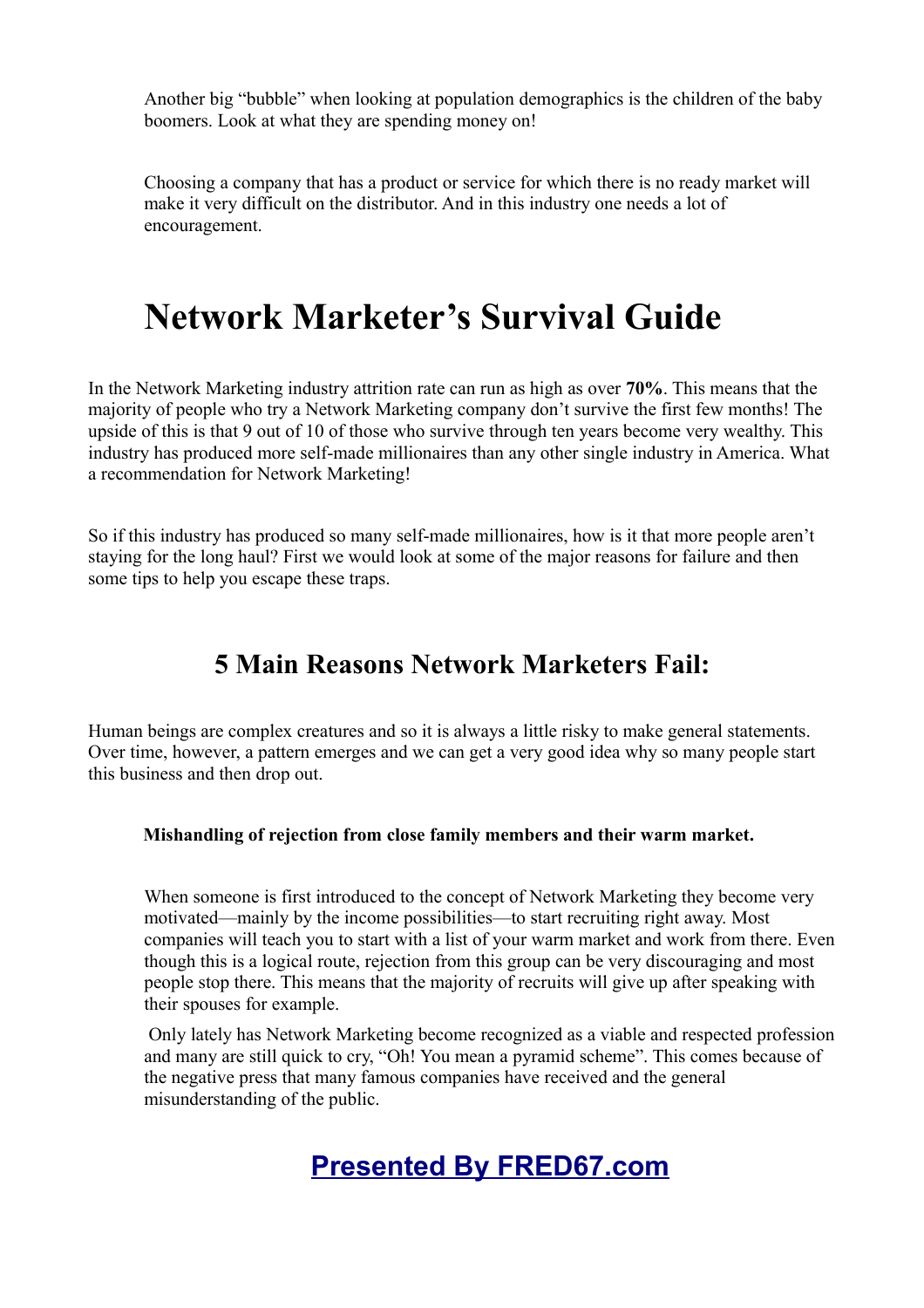#### **False expectations for too early results with too little effort.**

Depending on the way in which the business is presented, one can get the impression that there is not much effort involved. I mean, just get two who gets two and you can become rich. When early recruits realize that considerable *networking* and *marketing* is involved in Network Marketing, disappointment quickly sets in. There is *work* involved, and any business that presents a plan to you and says that you don't have to do anything is peddling a lie. All successful network marketers worked for their success.

Many marketers do not factor into their planning the cost of advertising their business. This cost can eat up a good chunk of your investment especially when you are just launching. The idea here is that you have to regard this as a normal business and not just a trial run venture.

### **Lack of focus.**

Network marketers have gained a reputation of jumping around and changing companies like they change clothing. At least this applies to those who flirt with success but never reach it.

As I mentioned before, those who survive the early years normally go on to do very well. However, there are many people who are looking for the 'next big thing' and keep jumping from opportunity to opportunity. This normally describes the behavior of those in search of the ever evasive 'ground-floor opportunity'. The rule of thumb here is that you should establish yourself in one solid company before venturing off into other companies. And if you do work more than one opportunity, make them complementary to each other. A perfect example is working a leads company which you'll need anyway to feed your primary Network Marketing company. *In fact, if you find any tools that enhances your business, why not purchase from a company that has a compensation plan attached?*

#### **Failure to work an easy to duplicate recruiting plan.**

With the advent of the Internet and all the new communication means that it affords, Network Marketing has come a long way from the home meetings and house to house presentations. Doing these presentations was very intimidating to many people and so the recruiting chain often broke along the way. The key here is that if the recruiting machine does not have a system that anyone can comfortably do, it will come to a screeching halt. Good trainers know that a simple system must be in place or the trainer's efforts will not be properly duplicated. If the impression is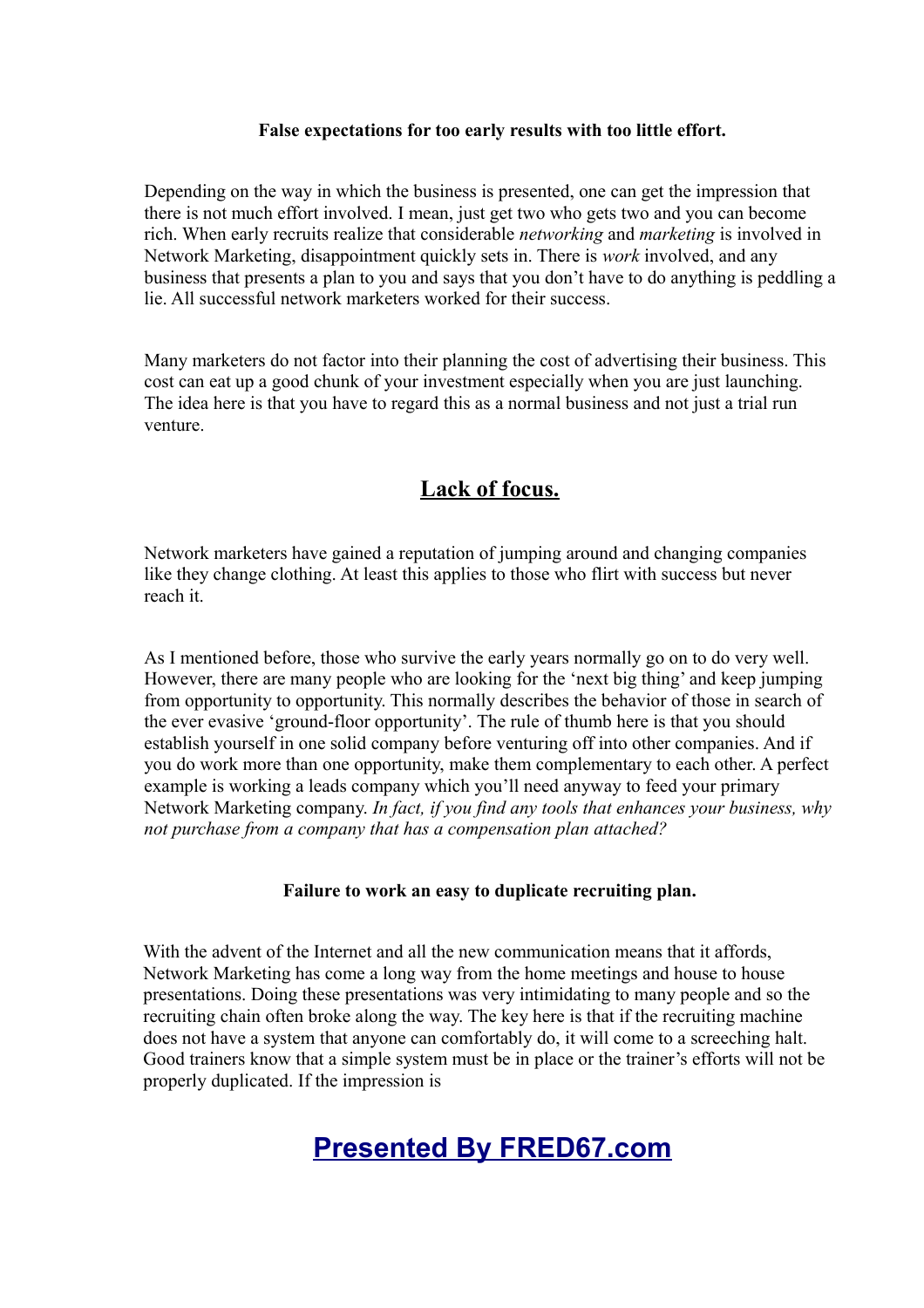given that a recruit must be turned into an instant public speaker, giving motivational speeches at the local Hilton, they can be easily scared off.

At the same time, you must take the time to learn the system and become familiar enough with the products that you can tell a friend about its benefit. As a user yourself, this should not be difficult. A caution here is to work the system that has been field tested, rather than trying to invent your own methods. This doesn't mean that you shouldn't be innovative, but there is no use to reinvent the wheel either, so be teachable.

### **Baby-sitting of down line members.**

Teaching is surely a part of the game of building a strong team. Some marketers make the mistake of doing too much for their down line members thinking that if they didn't their recruits will leave. This often backfires, however, because the down line members become comfortable and depend too heavily on their up line and never grow strong enough to build their own teams. There is only so much you can do for someone and no more. These spoiled over-dependent down line members can become a liability instead of an asset to your team. So avoid the temptation to micromanage your team; you'll get burnt out. Teach your team members to fish instead of fishing for them.

### **Secrets of the "Heavy Hitters"**

Now we come to the positive side of the equation. Ninety percent of conquering a problem is to identify the problem. Even addicts have to first agree that they have a problem before they can be helped. So if we can quickly review the major reasons why people fail we can just avoid those pitfalls. Let us take a look at these pointers:

#### **Be prepared to handle rejection**.

Who said that any kind of selling was easy? But it all comes down to attitude. If you can understand that a rejection of the opportunity that you are so excited about is not a rejection of you as a person, then you are on your way. "No" must be interpreted as "next". This is easier said than done but it's the price of success. The Internet and other new technologies now allow some rejection proof approaches, such as using lead capture pages and autoresponder messages. These methods serve to "pre-qualify" your prospects. There still must come a time when you will have to be in personal contact with your down line members however.

Part of preparing your mind for these 'negative' people is to fill your mind with positive messages. There are many Network Marketing and "positive thinking" speakers that will help you keep your spirits up. You will be surprised to discover the boost that motivational tapes and books can give to your attitude in general. This is one of the benefits of being in this industry—it teaches you to have a brighter outlook on life.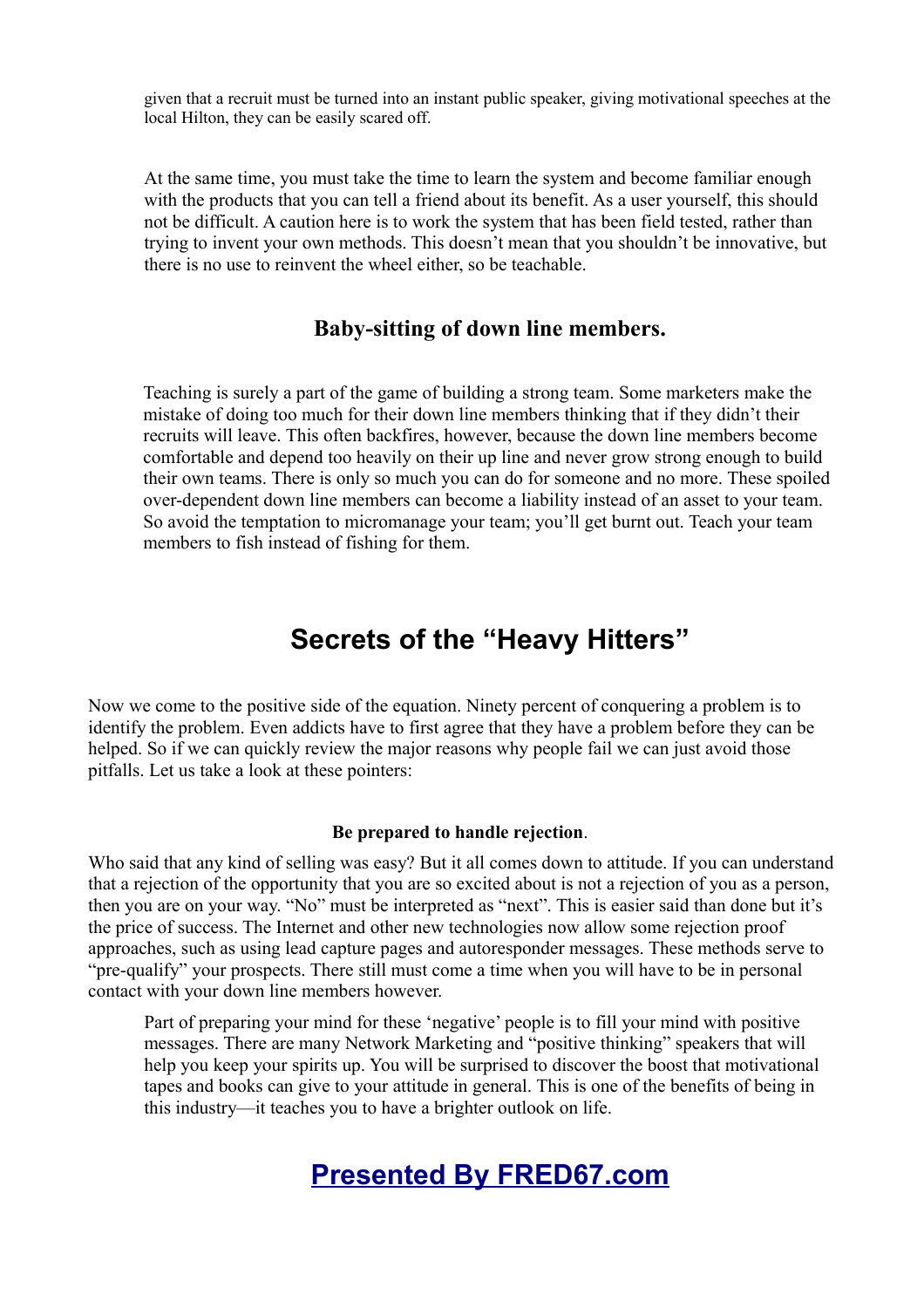### **Be realistic in your expectations**.

To expect too much too soon will only set you up for a possible let down. Accept that this is a legitimate business that requires investment of time and effort and you must be prepared to sow the seeds for the harvest you expect to reap. Who builds a house without first considering the cost?

When you are quoted the salaries of the big recruiters, be sure to ask how much time and money they spent to get to that level. This information will give you a clearer picture.

### **Once you find a reputable company be prepared to stay for the long haul**.

This goes without saying but if you expect to succeed you must stay the course. The most successful people in life have gone through very trying times but they stuck with it and left a legacy behind. It is often said that tough times don't last but tough people do. The same is true for those seeking to build a solid recurring income. You should commit yourself to at least 3 years before making a decision either way.

Jumping from one opportunity to the next only shows a lack of decision and stability in you planning. Teenagers are expected to fall in and out of love every few months, but married couples have committed for life. Be prepared for a marriage not a fling!

### **Do not make the business more complicated than it needs to be**. Stick with what works.

There is always the temptation to improve on the methods that experienced networkers have shown to work. Go with what works, not with what *should* work. If you find a system that has been working just plug into it and squeeze the last drop of success you can get from this. This means that you must show yourself teachable to your up line and be willing to teach your down line members the same system. Success normally comes from doing what works over and over again until it becomes second nature.

**Another note of caution** is that you should not expect from your recruits what you are not doing yourself. There a many networkers who will give advice that they are not willing to follow. In other word they get their team members to "do the dirty work" for them. This practice takes away from the real meaning of *duplication*—I'm doing the same thing that I'm teaching you to do.

### **Train and then let loose**!

*The real power of Network Marketing is the power of leverage*. Rather than using 100% of your own effort, you are using 1% of the effort of a hundred. If your down line members become too dependent upon you then they will be using 110% of *your* effort. This can easily lead to rapid burnout.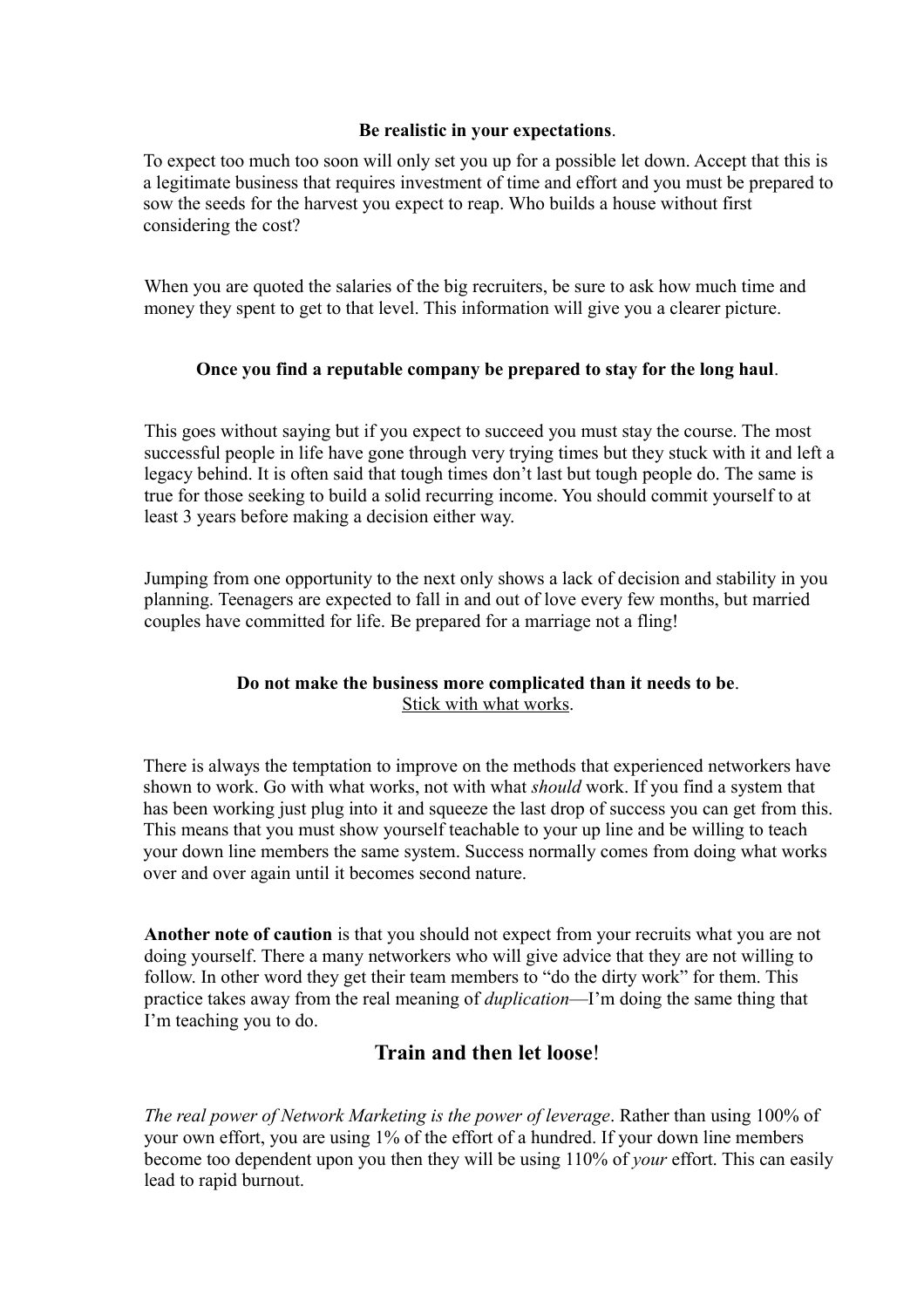# **[Presented By FRED67.com](http://fred67.com/)**

So the key here is to train your frontline members, then train them to train their frontline members. As you gain leadership experience in the business then you can occasionally pick up the slack for a colleague. The important thing here is that your team members understand that effort is required on their part or they cannot expect your support.

Here are some additional insider tips on really hitting the ground running. These 'secrets' are learned from the study of those who have made millions in this industry.

#### **Talk to many at the same time instead of one at a time**.

We just mentioned that the real power of Network Marketing is leveraging your efforts. Did you ever notice that the real successful people in this industry never talk to one person at a time? Just think about it. Your recruiting message or script will be the same for each prospect. You are introducing them to a business opportunity. If you were to use the telephone to do your presentations, how many prospects can you talk to in one day? So here is what the serious marketers do:

 (a) Set up a toll free number with a recorded message and invite callers to leave their number and other contact information.

- (b) Advertise conference calls where many people can join and listen to your presentation at the same time.
- (c) Run a message board on your website where people can ask questions and discuss the business.
- (d) Host an online conference chat room.
- (e) Buy leads and load them into an auto responder with your prospecting message. Be careful of here to avoid SPAM complaints. Also confirm that the auto responder company that you use allows you to use purchased leads.

#### **Target other network marketers**.

This may seem to go against the issue of not jumping from opportunity to opportunity, but it is much easier to work with someone who has already worked in the industry than a totally new person. There are list brokers who specialize in mailing list of distributors from companies that have closed down. For these individuals you don't have to teach them to fish, they already know, and that can be a plus.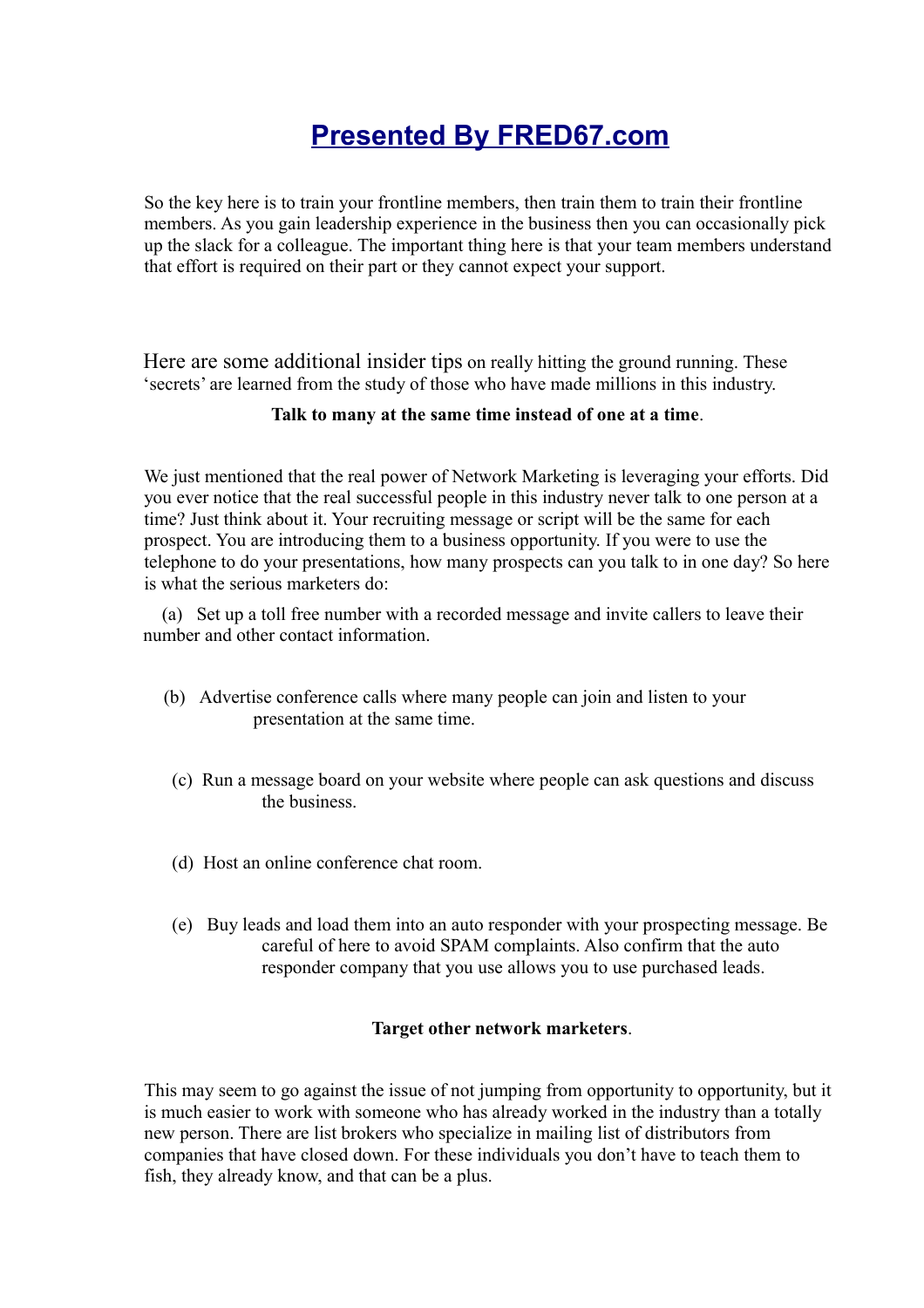# **[Presented By FRED67.com](http://fred67.com/)**

In addition to this, you can expect that if they join forces with you they can bring their entire down line from the old company. Of course, one challenge is that these seasoned marketers will also be more difficult to recruit since they will take a more critical stance of your opportunity.

### **Target business-minded people and entrepreneurs**.

Here again you are targeting people who are already motivated and understand what it takes to run a successful business. These individuals would also already be networking in their businesses and therefore would be in a position of influence. Such people include chiropractors, real estate agents, sales people and internet marketers. These professionals come in contact with a large number of people and could be the boost that the organization needs. The more 'business minded' your prospects are the more likely you will recruit them.

### **Make a written plan with all your goals and steps to get there**.

Psychologists tell us that when we write something down we are more likely to commit to it. That's why you are required in a contract to place your signature on the dotted line—helps you keep your end of the bargain.

Every business owner should have a goal to which they are aspiring. If you aim for nothing you are likely to strike it. If your plan is to get to a recurring income of \$10,000 per month then you should set smaller goals on your way there. Say, \$3,000 per month after the first year, then \$7,000 per month after the second year and finally \$10,000 per month by the third year.

A very important part of writing out this plan is to calculate what is required to get to your goal. So if you must call 20 people to get 1 'yes', and that prospect is worth \$50 per month to you, you will know how many calls you have to make per month to get to \$3,000 per month in one year. Looks simple, but most people don't do this kind of calculation and so they run their businesses with blind expectations.

Knowing where you are going is one of the easiest ways to get there!

#### **Continually work to improve your people skills, especially your listening skills**.

At its core, Network Marketing is really people management. If you don't like dealing with people then this is not for you. You are always going to be in direct or indirect contact with people and so you should brush up on your people skills.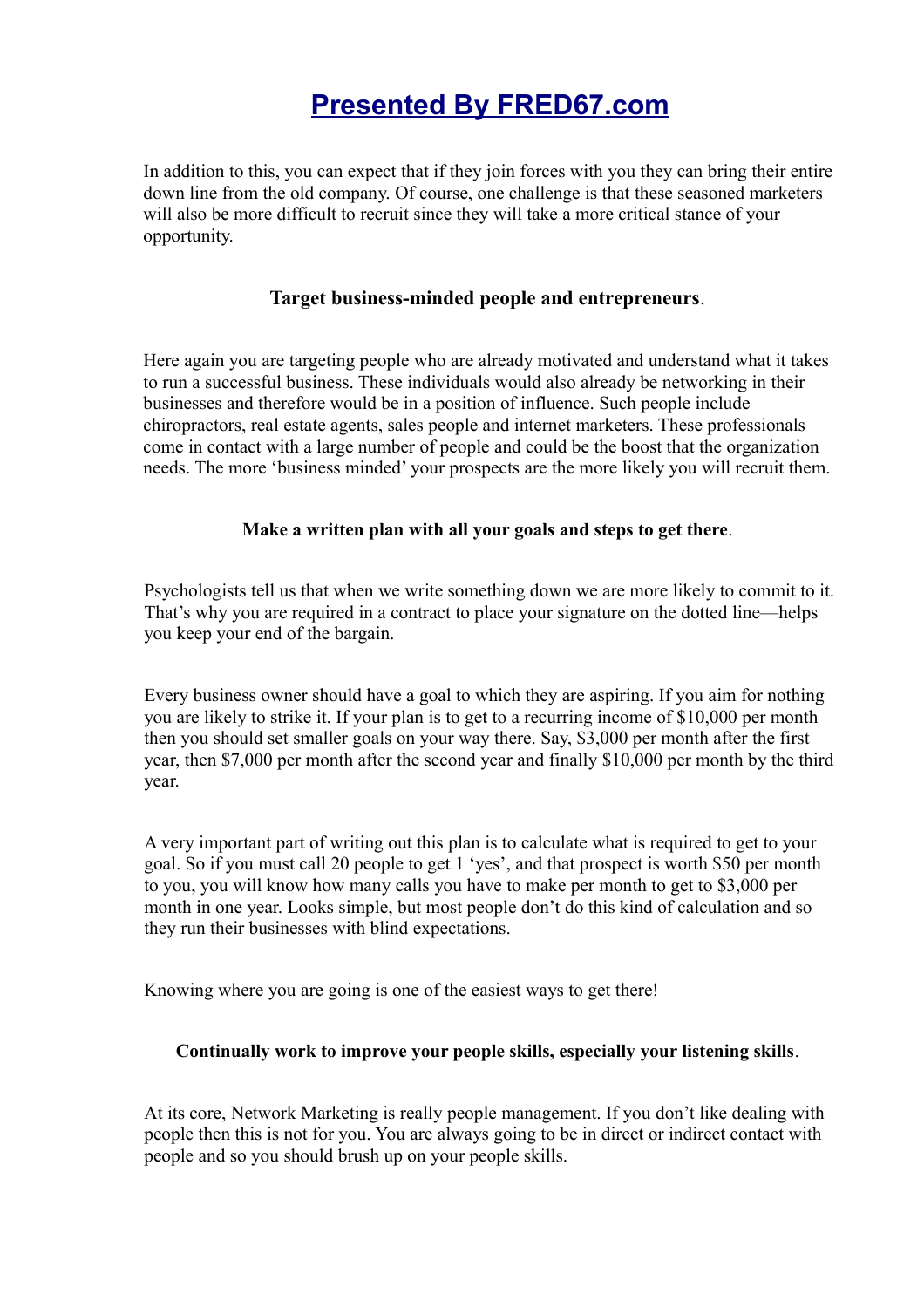# **[Presented By FRED67.com](http://fred67.com/)**

One of those skills that you'll need to primarily focus on is your listening skills. One of the most common downfalls of Network Marketingers is that they talk too much and don't listen enough. This applies to the majority of salespersons. You have to always take time to listen to the customer because if you do - they will tell you what they are looking for! Here are some quick tips to improve your listening skills (particularly on the telephone):

- (a) Well ... just stop talking and listen. That's the toughest part.
- (b) Learn to view things from the prospect's position. Is your prospect a single mom struggling to make ends meet? Empathize and provide the solution.
- (c) Restate what the person tells you to be sure that you understand what they are saying. This also makes the other person feel "heard."
- (d) Try not to interrupt them while they are talking—another hard one.
- (e) Ask a lot of questions for clarification but not to be confrontational.
- (f) Avoid jumping to unnecessary conclusions and learn to "listen between the lines."
- (g) Smile! You'll be surprised to see what this does to your tone of voice.

### **Stay informed in what's happening in the industry by subscribing to at least one professional Network Marketing journal.**

There are many magazines to choose from and many books written on the subject of Network Marketing. As an "expert" in the field you should be able to speak of it in a professional way and be aware of the latest trends and technologies available to you. Think of how impressed your prospects will be when you can quote them the latest statistics. This helps you to build immediate credibility with your prospects. If you expect to make \$20,000 per month, think about what other professionals with similar salaries had to endure before they reached that level, a doctor for example—years of medical schools, educational loans and internships! Don't be skimpy on your education.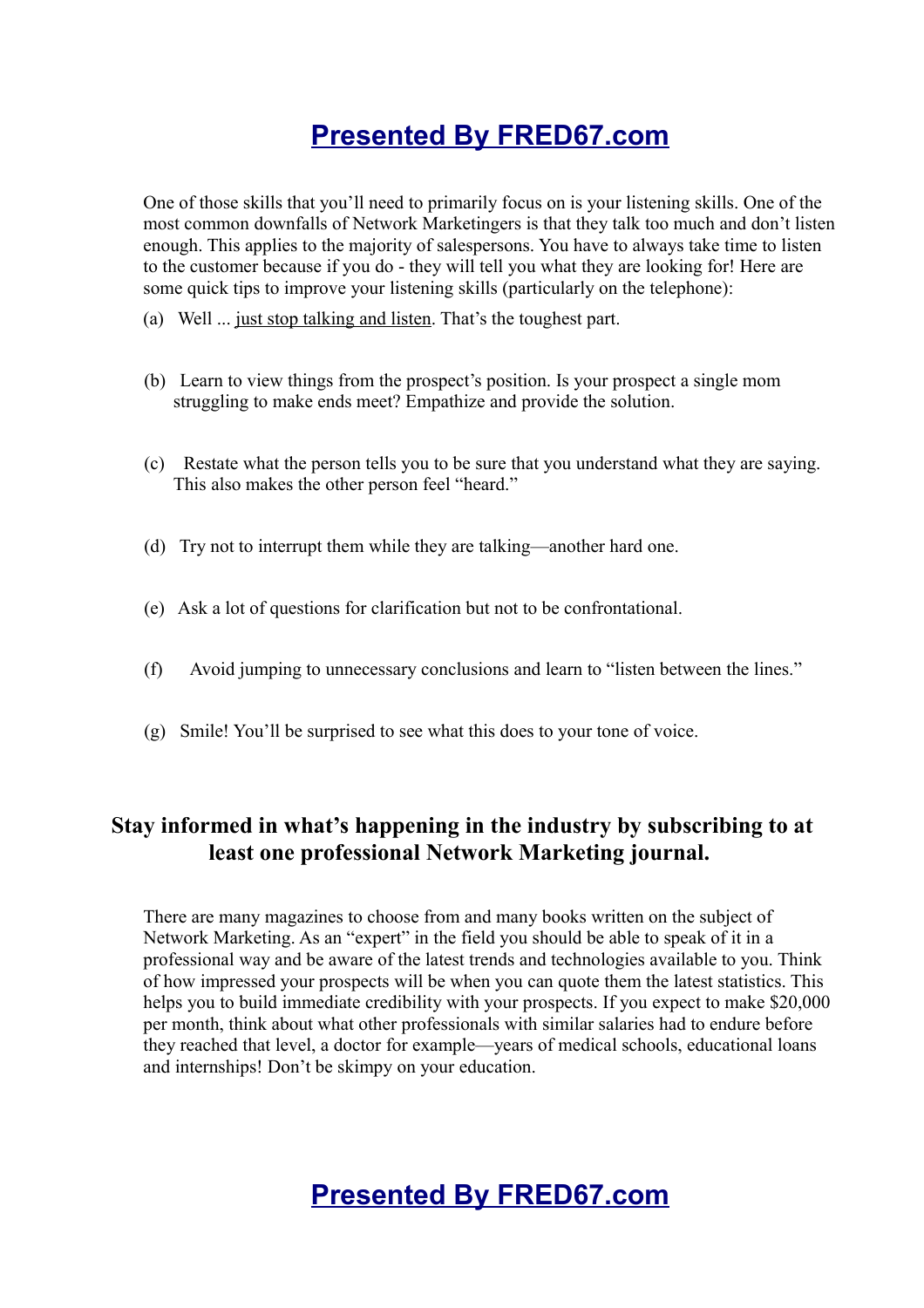### **Write your own book or produce Network Marketing tapes and CD's.**

This may appear to be a tall order but it is not as difficult as it first appears. First you can publish an E-book even if you have this book written by a professional ghostwriter. You can place a bid at a website such as E-Lance.com and have writers bid on your job. This book will have your name on the cover and no one has to know that you never wrote one word!

Audiotapes and CD's can be produced at home using a stereo recorder or in a local sound studio. You can also use your computer with the appropriate software and hardware to do this. There are many companies that will reproduce these recordings for you at minimum cost. Having your name on these products can be a real income booster. People want to know that they are following a leader and that is the way you are presenting yourself.

# **About Affiliate Marketing:**

**Affiliate marketing** has been made very popular on the Internet by companies such as

Amazon.com, Commission Junction.com and ClickBank.com

Strictly speaking, because you are getting a one-time commission for most of your sales in an affiliate program this income is not really recurring. The trick here is to join affiliate programs that offer a **monthly service** such as a web hosting, or membership websites. Remember the key is that the product should be consumable or requires renewal. Also affiliate or associate programs don't normally pay you beyond the second level so you cannot really build large organizations as in a Network Marketing company, therefore your income is a bit restricted. In this case you will have to spread wide—create a large frontline.

Most affiliate programs don't require you to train or support your customers, so this all balances out. In life it's hard to break the "*you get what you pay for*" rule. It's the sowing / reaping principle.

# **In Closing:**

You should take a look at your income sources and evaluate them to see how many are recurring and how many are linear. **The key here is that you may want to "balance you portfolio" so you can have income coming in even if for some reason you are not able to work**. Especially as a small business owner this can be critical to your survival.

Even one of your fat monthly checks tucked away on a fixed deposit account will provide you with recurring income—accrued interest.

How long do you think it will take Bill Gates, the richest man in the world, to make his first billion if all his bank accounts were presently frozen and taken away?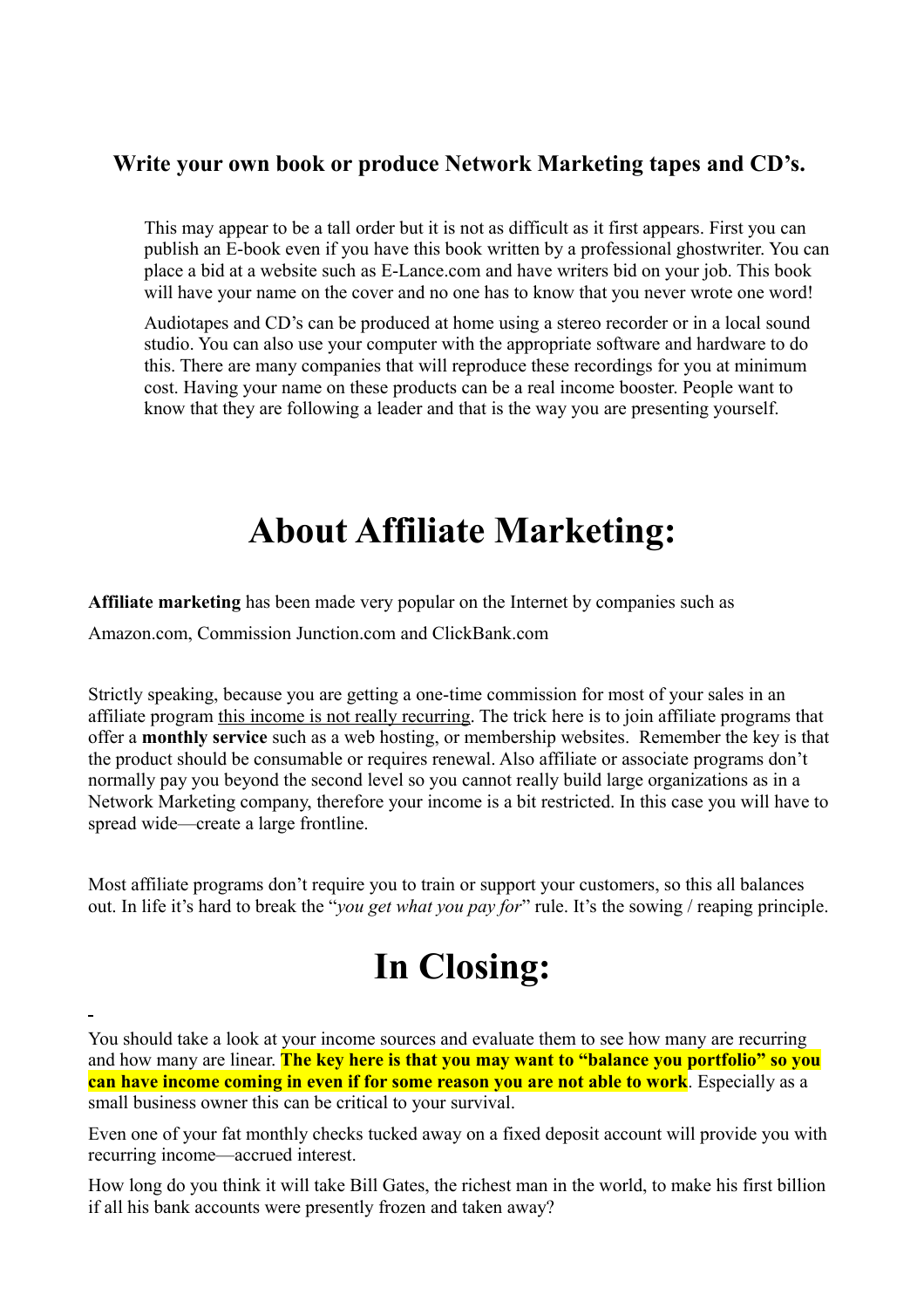**That's the power of recurring income!!!**